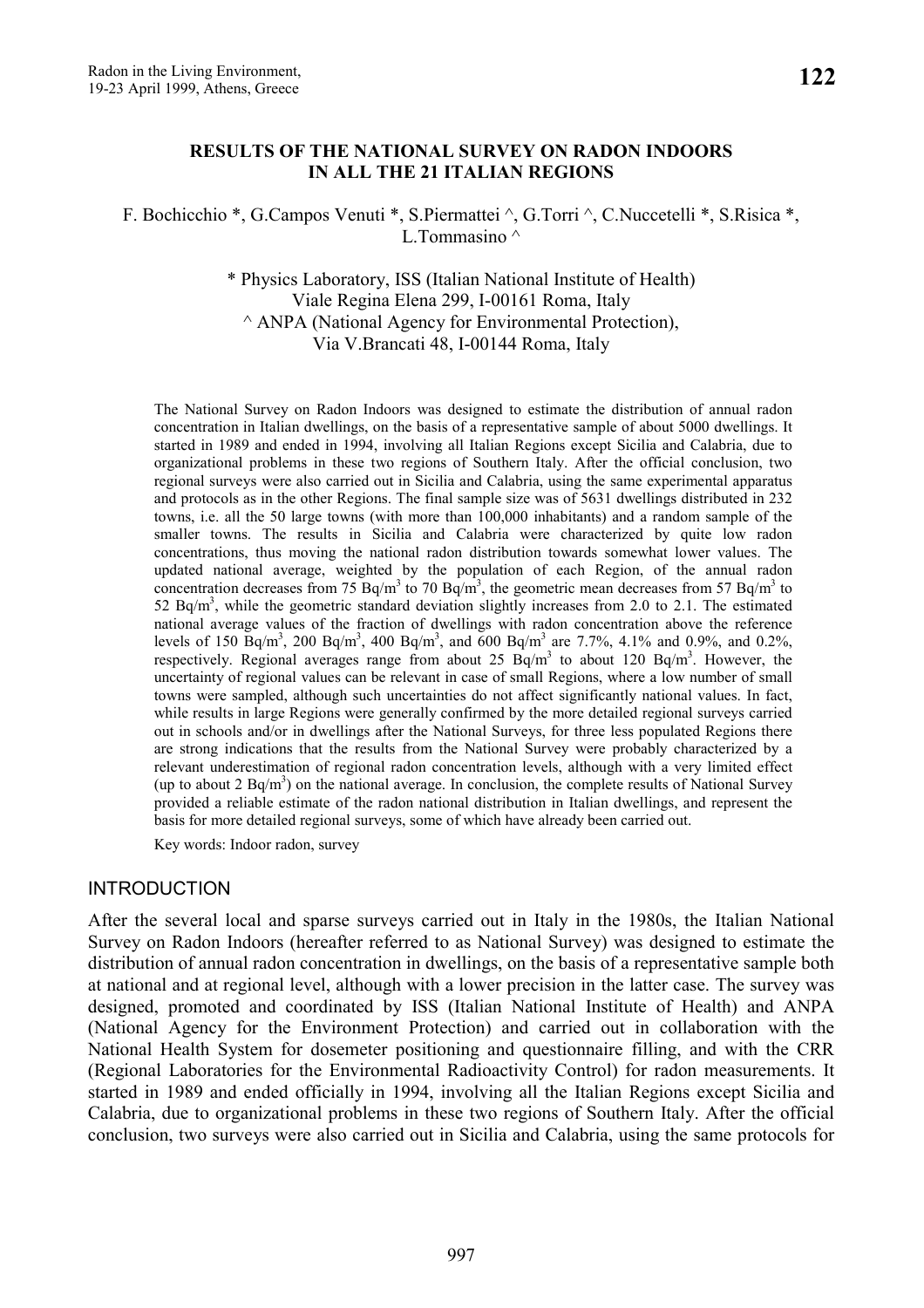dwelling sampling and the same detectors and instruments for radon measurements, as in the other Regions.

In this paper, the summary results of annual radon concentration measurements are reported and mapped for all the 21 Italian Regions. Moreover, the parameters of national distribution are updated to take into account the measurement results in the last two regional surveys.

# MATERIAL AND METHODS

All materials and methods used in the National Survey, such as sampling design, experimental apparatus, measurement procedure, quality assurance program, and survey organization, have already been described elsewhere (Bochicchio et al., 1996), and are briefly summarized here, except for sample characteristics, which will be detailed discussed in detail in the following paragraph.

The sampling design was constrained by the need of using a representative sample of about 5,000 dwellings for all the 21 Italian Regions (actually 20 Regions, one of which is formed by two administratively independent Provinces) and by the choice of adopting a door-to-door approach for contacting families and distributing dosemeters, in order to optimize response. The number of 5,000 sampled dwellings was chosen to guarantee an adequate knowledge of the radon distribution in Italian dwellings, also on the basis of the experience of previous similar surveys such as those in Britain (about 2,100 sampled dwellings), in Australia (3,400), in Sweden (1,400), in Finland (3,100) and in the U.S.A. (5,700) (Wrixon et al., 1988; Langroo et al., 1991; Swedjemark et al., 1993; Castrén, 1994; Marcinowski et al., 1994). However, the door-to-door approach prevented the use of a simple random sample, which would have been spread over the whole territory, involving an unfeasible large fraction of the about 8,000 Italian towns. Therefore, a simple random sampling was used only for the 50 "large towns" (having more than 100,000 inhabitants), whereas a cluster sampling was used for the "small towns", involving 150 randomly selected ones. A two-stage stratified sampling scheme was used. The first stage included stratification and town sampling: each of the 21 Regions was subdivided in the two strata of large and small towns, giving a total of 39 strata because in three Regions there are no large towns. In the second stage, families were randomly sampled within each selected town, with the same sampling proportion of 1/4000 for all the strata. In five Regions (Valle d'Aosta, Trentino Province, Friuli-Venezia Giulia, Marche, Campania) a sample with a double number of dwellings and small towns was actually used in order to increase representativeness, so that the final total numbers of sampled dwellings and towns resulted slightly higher than the foreseen 5,000 and 200, respectively.

The sample design was taken into account when calculating regional and national average values. In particular, all the average values of annual radon concentration and of percentages of dwellings with radon concentration exceeding reference values, reported in the following section, were obtained from the corresponding data in each stratum weighting by the population of each stratum. Very similar results were obtained weighting by the number of dwellings of each stratum, and therefore they will not be reported.

In all Regions, radon concentration measurements were performed using passive dosemeters, each containing two alpha track detectors (Azimi-Garakani et al, 1988). Strippable cellulose nitrate film (KODAK LR-115-II from Dosirad) was used as the main detector material, and the spark-counting technique was used for track counting (Cross and Tommasino 1970). The dosemeter was calibrated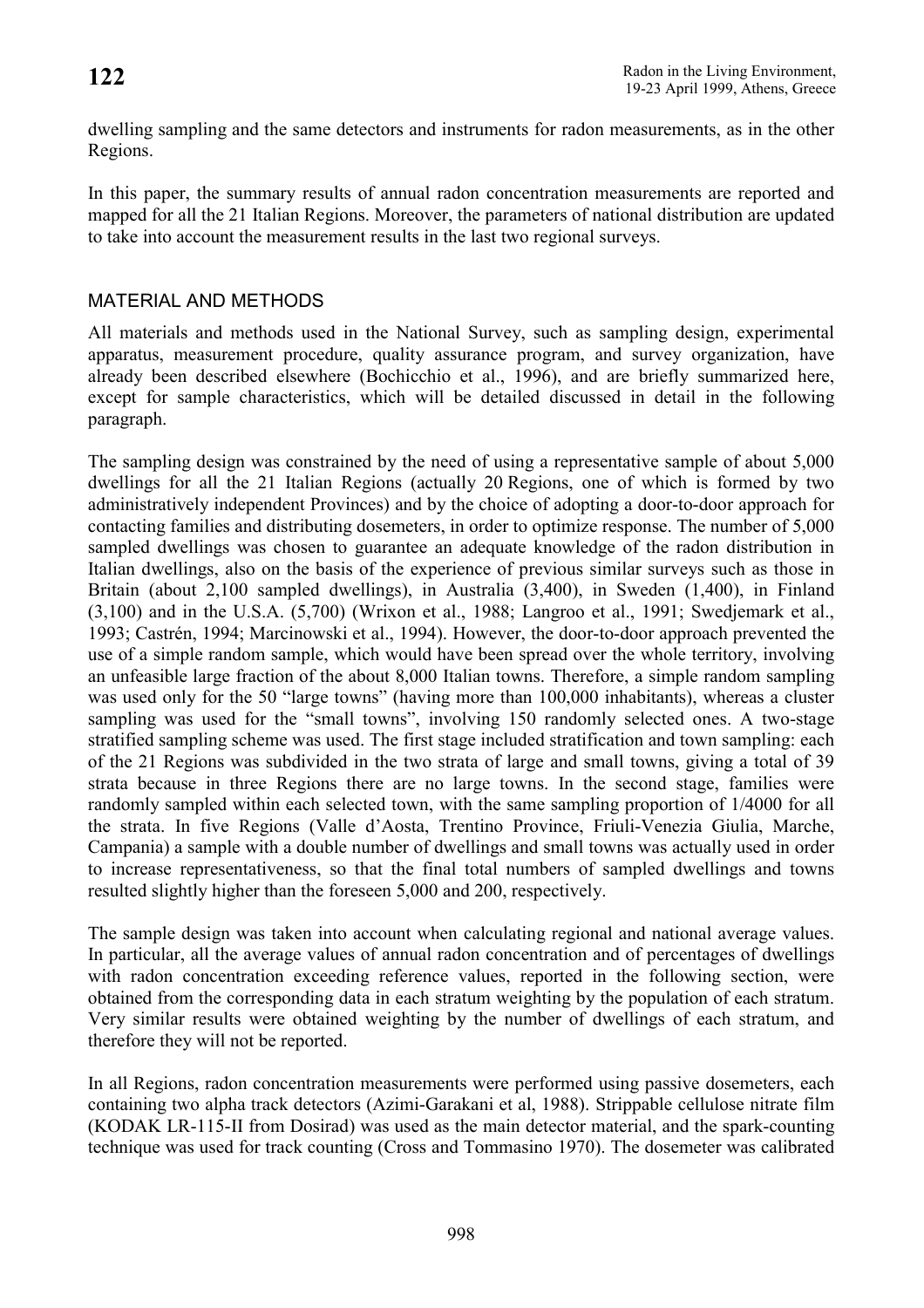at the radon chamber of the National Radiological Protection Board. Several intercomparison exercises, organized by ANPA, were carried out during the survey in order to guarantee comparability of the measurement results of the different Regional Laboratories.

In each dwelling, two dosemeters were exposed close together in one inhabited room, generally the bedroom, for two consecutive periods of about six months each, in order to obtain a whole year of exposure. However, in 616 dwellings the results of a single six-month period were only available, due to loss of detectors or refusal from dwelling inhabitants. In such cases, the annual average value was obtained on the basis of the mean seasonal correction factor derived from results in the same town.

## RESULTS AND DISCUSSION

The chosen door-to-door approach allowed to obtain a low percentage of nonresponses, which were 24% on average, 18% in small towns, and 38% in large towns (Bochicchio et al., 1996). The numbers of measured dwellings and sampled towns are reported in Table 1. As described in the previous section, all the large towns were included in the sample, while only a small fraction of small towns were sampled. The main results of measured annual radon concentration in each Region are summarized in Table 2, in particular the regional average and the fraction of dwellings exceeding the reference values of 200 Bq/m<sup>3</sup> and 400 Bq/m<sup>3</sup> recommended by the European Commission for existing and future dwellings, respectively (EC, 1990). When comparing the reported regional average values, uncertainties should be taken into account, which includes not only the reported standard errors, but also the standard error of the calibration factor, which was about 4% (Bochicchio et al., 1996), and the uncertainty connected with small town clustering, which is not negligible for those Regions where a low number of small towns was sampled. The regional averages – which are mapped in Figure  $1$  – are quite different, with the highest values found in the following four Regions: Lazio, Lombardia, Friuli-Venezia Giulia, and Campania. These results have been generally confirmed by the more detailed and sized surveys carried out, after the National Survey, in dwellings or kindergartens and primary schools of some Regions (Gaidolfi et al., 1998; Bochicchio et al., 1999). However, in three Regions the radon concentration levels measured in these surveys were significantly higher than those obtained from the National Survey, where a much more limited number of dwellings and towns was sampled, so that also these Regions should be considered "high radon Regions". Nevertheless, these underestimates do not affect significantly the national distribution (the national average would increase up to about 2  $Bq/m<sup>3</sup>$ ), due to the limited number of inhabitants living in those Regions, if compared with the total number of Italians.

The National Survey was not designed to find radon-prone areas, however some previously unknown area with high radon concentration have been identified. A more detailed description of the high radon areas in Italy is reported elsewhere (Bochicchio et al., 1999)

As regards the two most recent surveys in Calabria and Sicilia, their results are among the lowest in the range of the regional average radon concentration shown in tab.2, thus shifting the national distribution toward lower values. The results of the survey in Calabria, which was very well conducted, are probably somehow underestimated, due to an average total exposure period of about 14 months, which covered twice the months of July and August. On the contrary, the results of the survey in Sicilia, which underwent some organizational problems producing the exclusion of two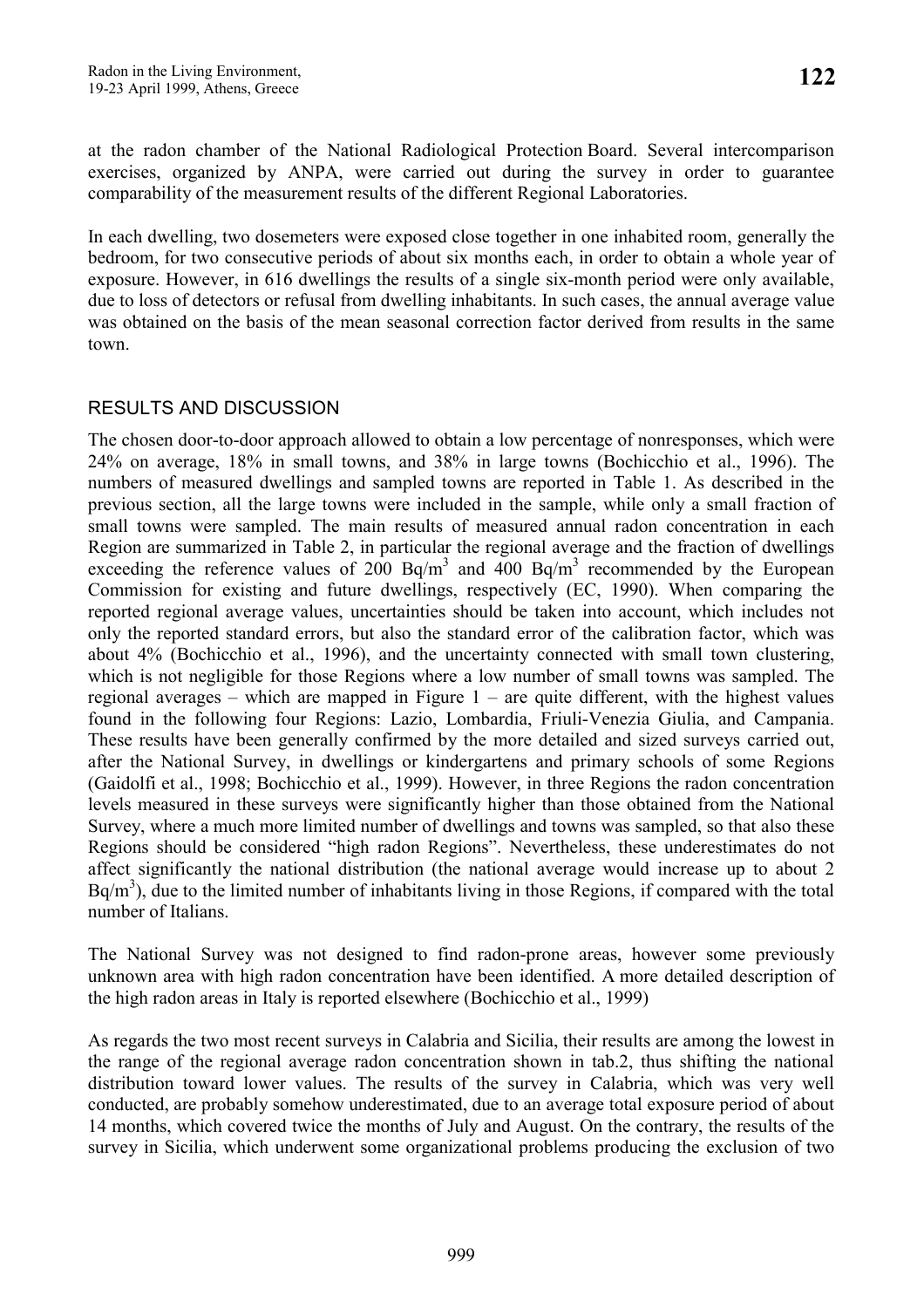small towns from the final sample, are probably only slightly overestimated, due to an average total exposure period of about 14 months, which covered twice the months of October and November.

The summary results of the national distribution of annual radon concentration values are reported in Table 3. National values were obtained from regional values weighting by the number of inhabitants of each Region.The data are shown for the whole sample, for the stratum of towns with more than 100,000 inhabitants (large towns) and for the stratum of towns with less than 100,000 inhabitants (small towns). The fractions of measured dwellings with annual radon concentration exceeding a number of reference levels are also reported, including not only the levels recommended by the European Commission (EC, 1990), but also the level of 150  $\text{Bq/m}^3$  adopted by the U.S. Environmental Protection Agency, which is one of the lowest ones, and the level of 600  $Bq/m<sup>3</sup>$ , which is the highest value in the range of reference levels recommended by the International Commission on Radiological Protection in its last publication on the matter (ICRP, 1993). The radon concentration values in the small town stratum are on average higher than in the large town stratum, mainly because of a higher prevalence of low rise buildings. In fact, the median value of the floor level of monitored rooms is the first, whereas in the large town stratum it is the second.

The distribution of annual radon concentration generally follows the log-normal shape (see Figure 2). However, log-normal distribution calculated with the geometric mean and geometric standard values reported in Table 3 would result in a significant underestimation of high values, as already pointed out in a previous analysis on a sub sample of data (Bochicchio et al., 1992). Such underestimates were already found in other surveys (e.g. Gunby et al., 1993; Castrén, 1994). A better agreement with measurement results can be obtained when a low constant radon concentration value – representing the outdoor contribution to indoor concentration – is subtracted from each measured value (Gunby et al., 1993; Miles, 1994). This operation increases significantly the geometric standard deviation and, therefore, the estimated number of dwellings with high radon concentration.

The dependence of average radon concentration on floor level is reported in Table 4, where measurements in dwellings with information of storey levels are only considered, giving rise to the exclusion of 131 dwellings. The distribution with storey level was not reported for the 11 radon concentration values exceeding 600 Bq/m3 due to the low number of dwellings. The effect of soil as radon source can be clearly recognized: in fact, the fractions of high radon concentration values are significantly higher for lower storey levels. However, the trend is not extreme, and some quite high radon concentrations have been measured also in dwellings on floor levels higher than the first or the second one, pointing out a probable significant contribution of building materials.

## WORKING GROUP AND ACKNOWLEDGEMENTS

The Italian National Survey on Radon Indoors was designed, promoted and coordinated by G.Campos Venuti (ISS) and S.Piermattei (ANPA). Other components of the national coordinating group: F.Bochicchio (ISS), C.Nuccetelli (ISS), S.Risica (ISS), L.Tommasino (ANPA), G.Torri (ANPA). The sampling scheme was designed in collaboration with R.Capocaccia, G.Farchi, and S.Mariotti (ISS).

The following people were responsible for the radon measurements in each Region: M.Magnoni (Piemonte); G.Agnesod (Val d'Aosta); G.Sgorbati and M.T.Cazzaniga (Lombardia); L.Minach and L.Verdi (Alto Adige); G.Frizzera and M.Bonomi (Trentino); F.Trotti and A.Mozzo (Veneto);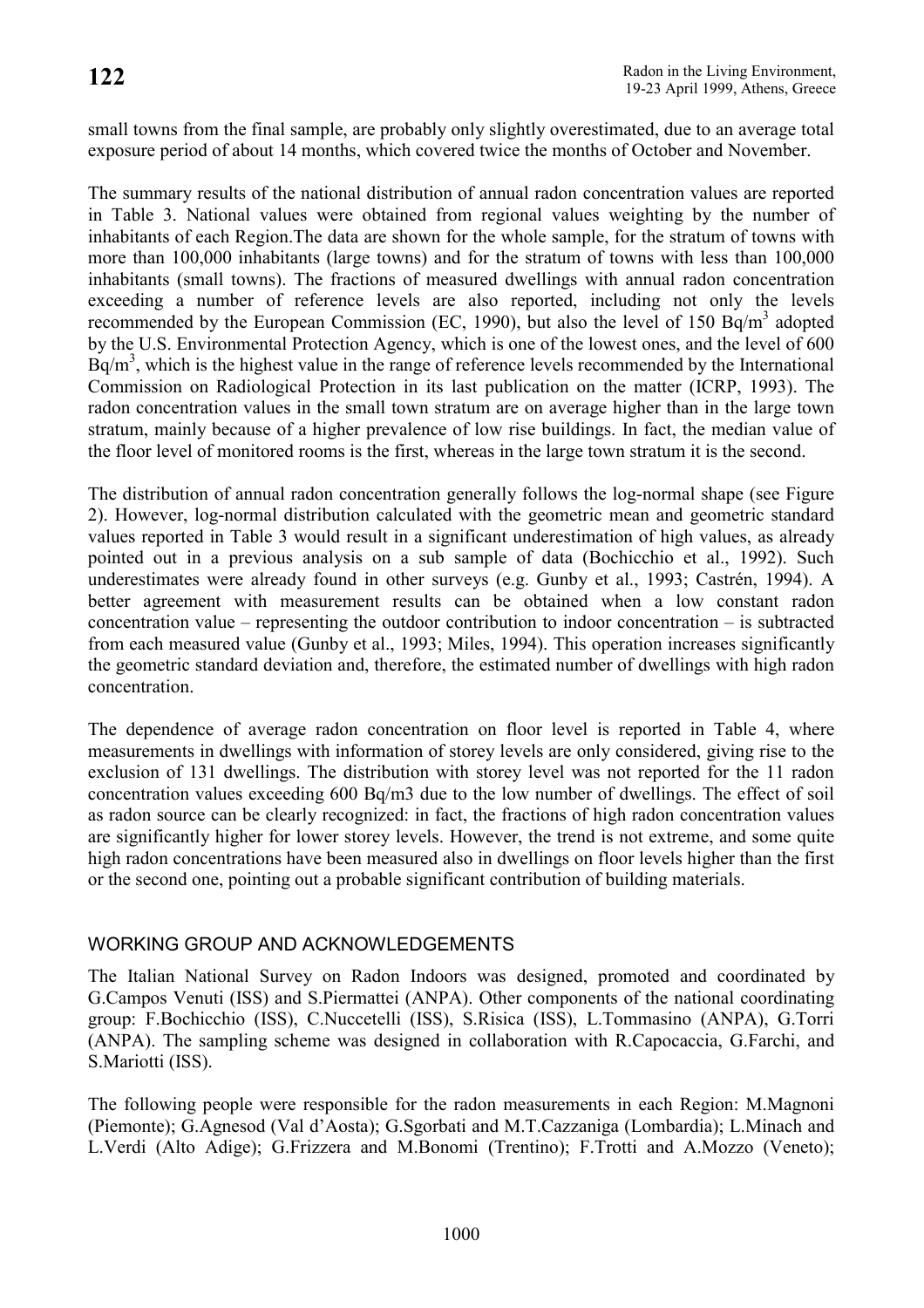R.Padovani and M.R.Malisan (Friuli-Venezia Giulia); M.Roberti and Malgioglio (Liguria); L.Gaidolfi (Emilia); C.Giannardi (Toscana); R.Borio (Umbria); M.Lombardi (Marche); G.Cherubini (Lazio); S.D'Ostilio (Abruzzo); C.Cristofaro (Molise); R.Roca and G.Pugliese (Campania); V.Martucci (Puglia); A.Crispino (Basilicata); D.Colicchia and P.Cuzzocrea (Calabria); A.Sansone (Sicilia); M.Cappai (Sardegna).

The contribution of many people made this survey possible, including technicians for radon measurements, and public health officers for interviews and dosemeter positioning. A special thank is due to all the families who accepted to participate in the survey.

#### **REFERENCES**

- [1] Azimi-Garakani D, Flores B, Piermattei S, Susanna AF, Seidel JL, Tommasino L, Torri G. Radon gas sampler for indoor and soil measurements and its applications. Radiat Prot Dosim 1988; 24: 267–272.
- [2] Bochicchio F, Campos Venuti G, Mancioppi S, Piermattei S, Risica S, Tommasino L, Torri G. Natural radiation indoor exposure of Italian population. Proc. of the Int. Congress of the International Radiation Protection Association (IRPA 8), 17–22 May 1992, Montreal, Canada, 1992; Vol. II: 1561– 1565.
- [3] Bochicchio F, Campos Venuti G, Nuccetelli C, Piermattei S, Risica S, Tommasino L, Torri G. Results of the representative Italian national survey on radon indoors. Health Phys 1996; 71(5): 743–750.
- [4] Bochicchio F, Bucci S, Bonomi M, Cherubini G, Giovani C, Magnoni M, Minach L, Sabatini P. Areas with high radon levels in Italy. Proceedings of Radon in the Living Environment Workshop, Athens, April 1999 (In this volume)
- [5] Castrén O. Radon reduction potential of Finnish dwellings. Radiat Prot Dosim 1994; 56: 375–378.
- [6] Cross WG, Tommasino L. A rapid reading technique for nuclear particle damage tracks in thin foils. Radiation Effects 1970; 5: 85–89.
- [7] EC (European Commission). Commission Recommendation of 21-2-1990 on the protection of the public against indoor exposure to radon. (90/143/Euratom) Off J Eur Comm 1990; L80: 26–28.
- [8] Gaidolfi L, Malisan MR, Bucci S, Cappai M, Bonomi M, Verdi L, Bochicchio F. Radon measurements in kindergartens and schools of six Italian regions. Radiat Prot Dosim 1998; 78(1): 73– 76.
- [9] ICRP (International Commission on Radiological Protection). Protection against radon-222 at home and at work. ICRP Publication 65. Annals of the ICRP 1993; 23(2): 1–45.
- [10] Marcinowski F, Lucas RM, Yeager WM. National and regional distribution of airborne radon concentrations in U.S. homes. Health Phys 1994; 66: 699–706; 1994.
- [11] Miles JCH. Mapping the proportion of the housing stock exceeding a radon reference level. Radiat Prot Dosim 1994; 56: 207–210.
- [12] Swedjemark GA, Mellander H, Mjönes L. Radon levels in the 1988 Swedish housing stock. Proceedings of the  $6<sup>th</sup>$  International Conference on Indoor Air Quality and Climate (INDOOR AIR '93), Helsinki, Finland, July 4-8, 1993, Vol.4, 491–496; 1993.
- [13] Wrixon AD, Green BMR, Lomas PR, Miles JCH, Cliff KD, Francis EA, Driscoll CMH, James AC, O'Riordan MC. Natural radiation exposure in UK dwellings. NRPB–R190, Chilton, Didcot, Oxon; 1988.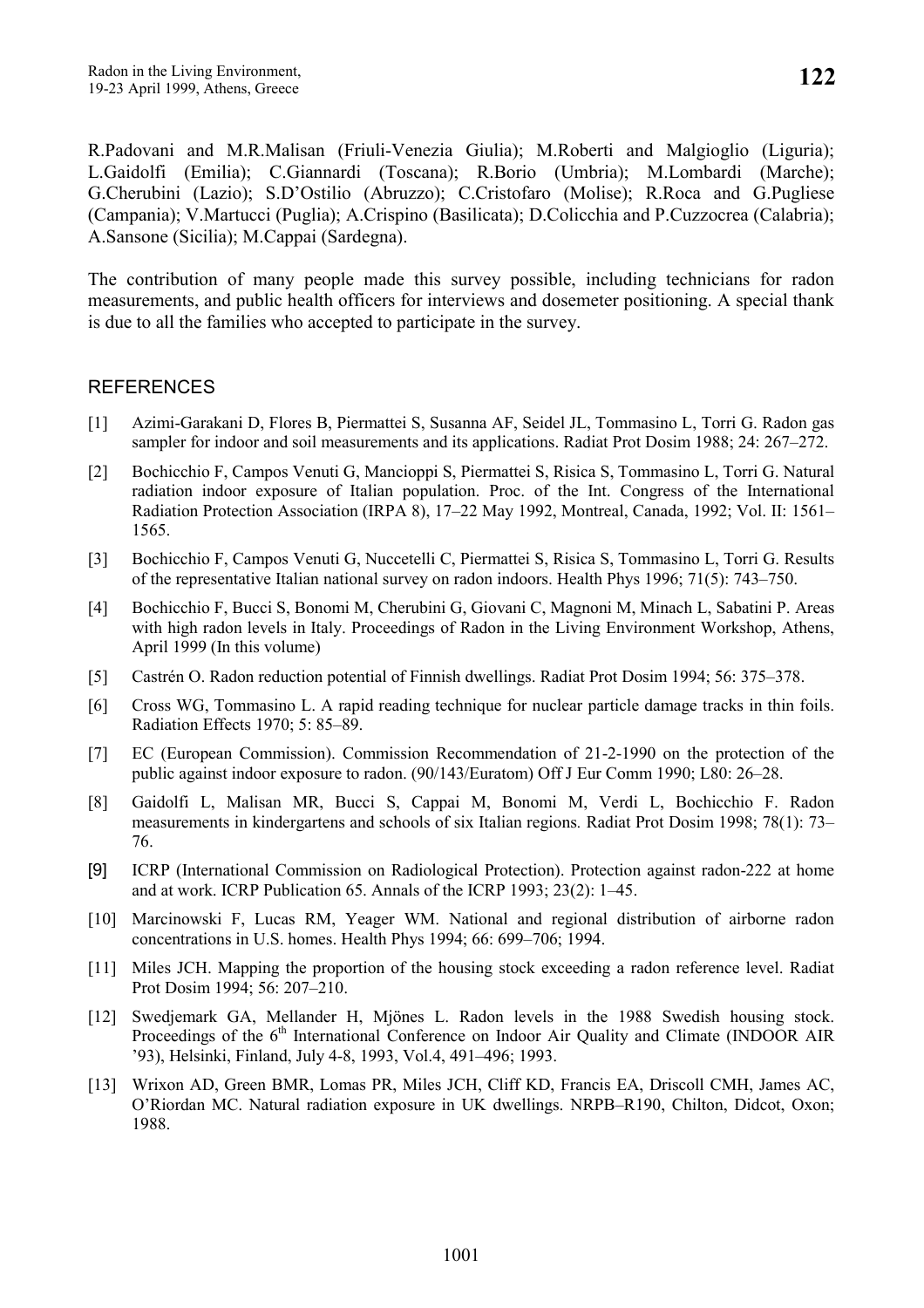| Region                   | Large town strata |                | Small town strata |                | All towns |                |
|--------------------------|-------------------|----------------|-------------------|----------------|-----------|----------------|
|                          | No. of            | No. of         | No. of            | No. of         | No. of    | No. of         |
|                          | dwell.            | towns          | dwell.            | towns          | dwell.    | towns          |
| Piemonte                 | 110               | $\overline{2}$ | 311               | 23             | 421       | 25             |
| Valle d'Aosta            |                   |                | 24                | 3              | 24        | 3              |
| Lombardia                | 198               | 4              | 622               | 30             | 820       | 34             |
| Alto Adige Province      | 10                |                | 25                | $\overline{2}$ | 35        | 3              |
| <b>Trentino Province</b> | 17                | 1              | 62                | 10             | 79        | 11             |
| Veneto                   | 90                | 4              | 274               | 11             | 364       | 15             |
| Friuli-Venezia Giulia    | 78                | $\overline{2}$ | 151               | 8              | 229       | 10             |
| Liguria                  | 88                | $\overline{2}$ | 98                | $\overline{4}$ | 186       | 6              |
| Emilia-Romagna           | 153               | 9              | 216               | 6              | 369       | 15             |
| Toscana                  | 74                | 4              | 241               | 5              | 315       | 9              |
| Umbria                   | 24                | $\overline{2}$ | 49                | $\overline{2}$ | 73        | $\overline{4}$ |
| Marche                   | 19                | 1              | 220               | 11             | 239       | 12             |
| Lazio                    | 175               |                | 129               | 6              | 304       | 7              |
| Abruzzo                  | 11                | 1              | 92                | 6              | 103       | $\overline{7}$ |
| Molise                   |                   |                | 28                | 3              | 28        | 3              |
| Campania                 | 81                | 3              | 705               | 25             | 786       | 28             |
| Puglia                   | 65                | 4              | 243               | 5              | 308       | 9              |
| <b>Basilicata</b>        |                   |                | 50                | $\overline{2}$ | 50        | $\overline{2}$ |
| Calabria                 | 31                | 3              | 136               | 8              | 167       | 11             |
| Sicilia                  | 109               | 4              | 228               | 5              | 337       | 9              |
| Sardegna                 | 25                | $\overline{2}$ | 99                | $\overline{7}$ | 124       | 9              |
| All 21 Regions           | 1358              | 50             | 4003              | 182            | 5361      | 232            |

Table 1: Number of measured dwellings and sampled towns in the 21 Italian Regions

 $\mathcal{L}_\mathcal{L} = \mathcal{L}_\mathcal{L} = \mathcal{L}_\mathcal{L} = \mathcal{L}_\mathcal{L} = \mathcal{L}_\mathcal{L} = \mathcal{L}_\mathcal{L} = \mathcal{L}_\mathcal{L} = \mathcal{L}_\mathcal{L} = \mathcal{L}_\mathcal{L} = \mathcal{L}_\mathcal{L} = \mathcal{L}_\mathcal{L} = \mathcal{L}_\mathcal{L} = \mathcal{L}_\mathcal{L} = \mathcal{L}_\mathcal{L} = \mathcal{L}_\mathcal{L} = \mathcal{L}_\mathcal{L} = \mathcal{L}_\mathcal{L}$ In each Region, large town stratum includes all towns with more than 100,000 inhabitants, whereas small town stratum includes a random sample of towns with less than 100,000 inhabitants.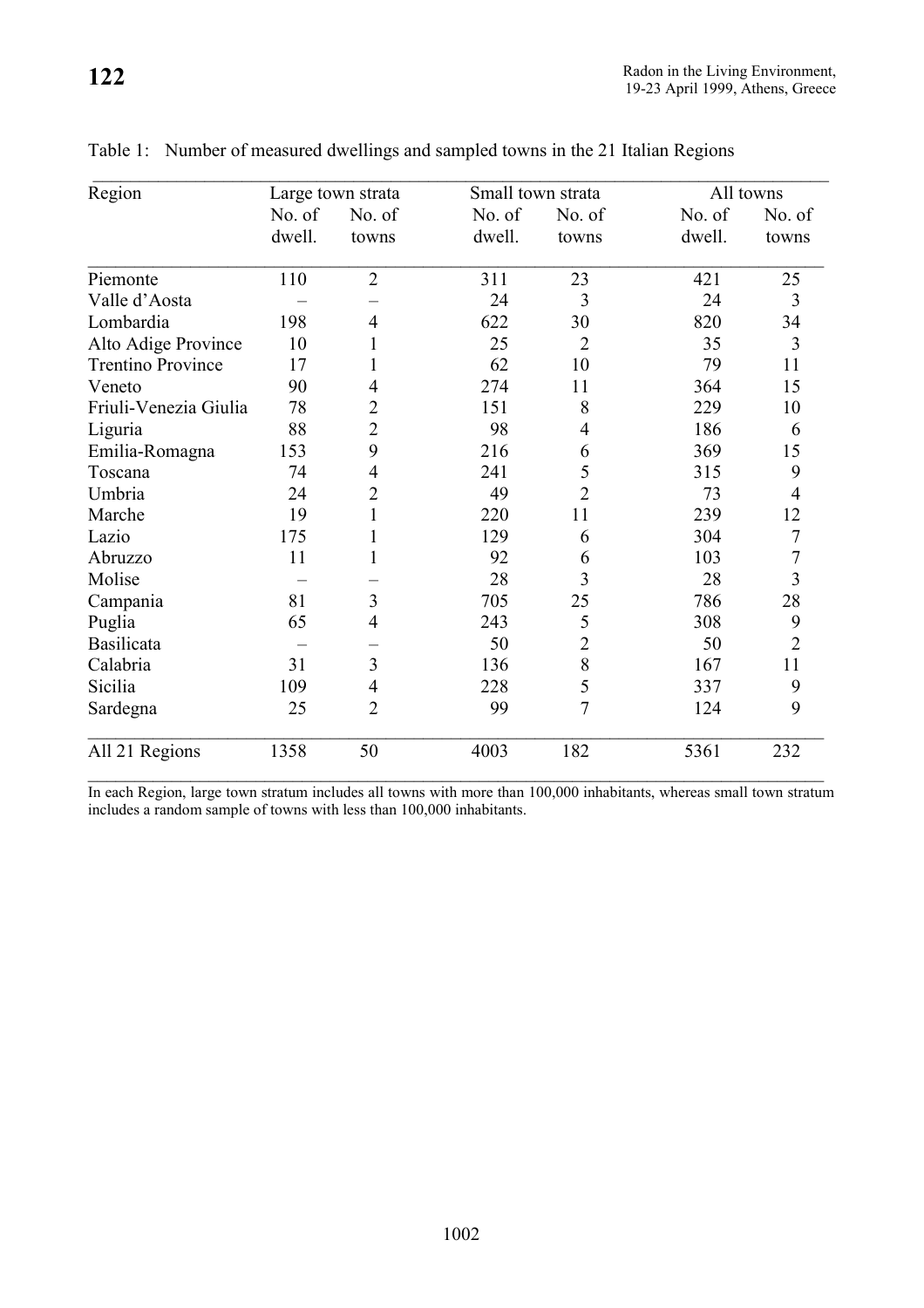| Region                   | Rn Conc.                      | Dwellings                 | Dwellings                   |
|--------------------------|-------------------------------|---------------------------|-----------------------------|
|                          | $(Bq/m^3)$                    | $>$ 200 Bq/m <sup>3</sup> | $> 400$ Bq/m <sup>3</sup>   |
|                          | $AM \pm SE$                   | $\frac{0}{0}$<br>N        | $\frac{0}{0}$<br>N          |
| Piemonte                 | $69 \pm 3$                    | 9<br>$2.1\%$              | 3<br>$0.7\%$                |
| Valle d'Aosta            | 44                            | $0.0\%$                   | $0.0\%$                     |
|                          | $\pm$ 4                       | $\boldsymbol{0}$          | $\boldsymbol{0}$            |
| Lombardia                | 111<br>3<br>$\pm$             | 8.4 %<br>70               | $2.2\%$<br>18               |
| Alto Adige Province      | $\pm$ 8                       | 5.7%                      | $0.0\%$                     |
|                          | 70                            | $\overline{2}$            | $\boldsymbol{0}$            |
| <b>Trentino Province</b> | 49                            | $\mathbf{1}$              | $0.0\%$                     |
|                          | $\pm$ 4                       | $1.3\%$                   | $\boldsymbol{0}$            |
| Veneto                   | 58                            | $\tau$                    | $\mathbf{1}$                |
|                          | $\pm$ 2                       | $1.9\%$                   | $0.3\%$                     |
| Friuli-Venezia Giulia    | 99                            | 22                        | 11                          |
|                          | $\pm$ 8                       | $9.6\%$                   | 4.8%                        |
| Liguria                  | 38<br>$\overline{2}$<br>士     | $0.5\%$<br>1              | $0.0\%$<br>$\boldsymbol{0}$ |
| Emilia-Romagna           | 44                            | 3                         | $0.0\%$                     |
|                          | $\pm$ 1                       | $0.8\%$                   | $\boldsymbol{0}$            |
| Toscana                  | 48                            | $1.2\%$                   | $0.0\%$                     |
|                          | $\pm$ 2                       | $\overline{4}$            | $\boldsymbol{0}$            |
| Umbria                   | 58                            | 1                         | $0.0\%$                     |
|                          | $\pm$ 5                       | $1.4\%$                   | $\boldsymbol{0}$            |
| Marche                   | 29<br>$\pm$<br>$\overline{2}$ | $\mathbf{1}$<br>$0.4\%$   | $0.0\%$<br>$\boldsymbol{0}$ |
| Lazio                    | 119                           | 12.2 %                    | 10                          |
|                          | $\pm$ 6                       | 37                        | $3.4\%$                     |
| Abruzzo                  | 60                            | 4.9%                      | $0.0\%$                     |
|                          | $\pm$ 6                       | 5                         | $\boldsymbol{0}$            |
| Molise                   | 43                            | $\boldsymbol{0}$          | $0.0\%$                     |
|                          | ± 6                           | $0.0\%$                   | $\boldsymbol{0}$            |
| Campania                 | 95                            | 6.2 %                     | 3                           |
|                          | $\pm$ 3                       | 42                        | $0.3\%$                     |
| Puglia                   | 52<br>2<br>士                  | 5<br>$1.6\%$              | $0.0\%$<br>$\boldsymbol{0}$ |
| Basilicata               | 30                            | $0.0\%$                   | $0.0\%$                     |
|                          | $\pm$ 2                       | $\theta$                  | $\boldsymbol{0}$            |
| Calabria                 | 25                            | $0.6\%$                   | $0.0\%$                     |
|                          | $\pm$ 2                       | 1                         | $\boldsymbol{0}$            |
| Sicilia                  | 35                            | $0.0\%$                   | $0.0\%$                     |
|                          | $\pm$ 1                       | $\boldsymbol{0}$          | $\boldsymbol{0}$            |
| Sardegna                 | 64                            | $\overline{3}$            | $0.0\%$                     |
|                          | $\pm$ 4                       | 2.4 %                     | $\boldsymbol{0}$            |

Table 2: Summary results of annual radon concentration in the 21 Italian Regions.

AM = Arithmetic Mean; SE = Standard Error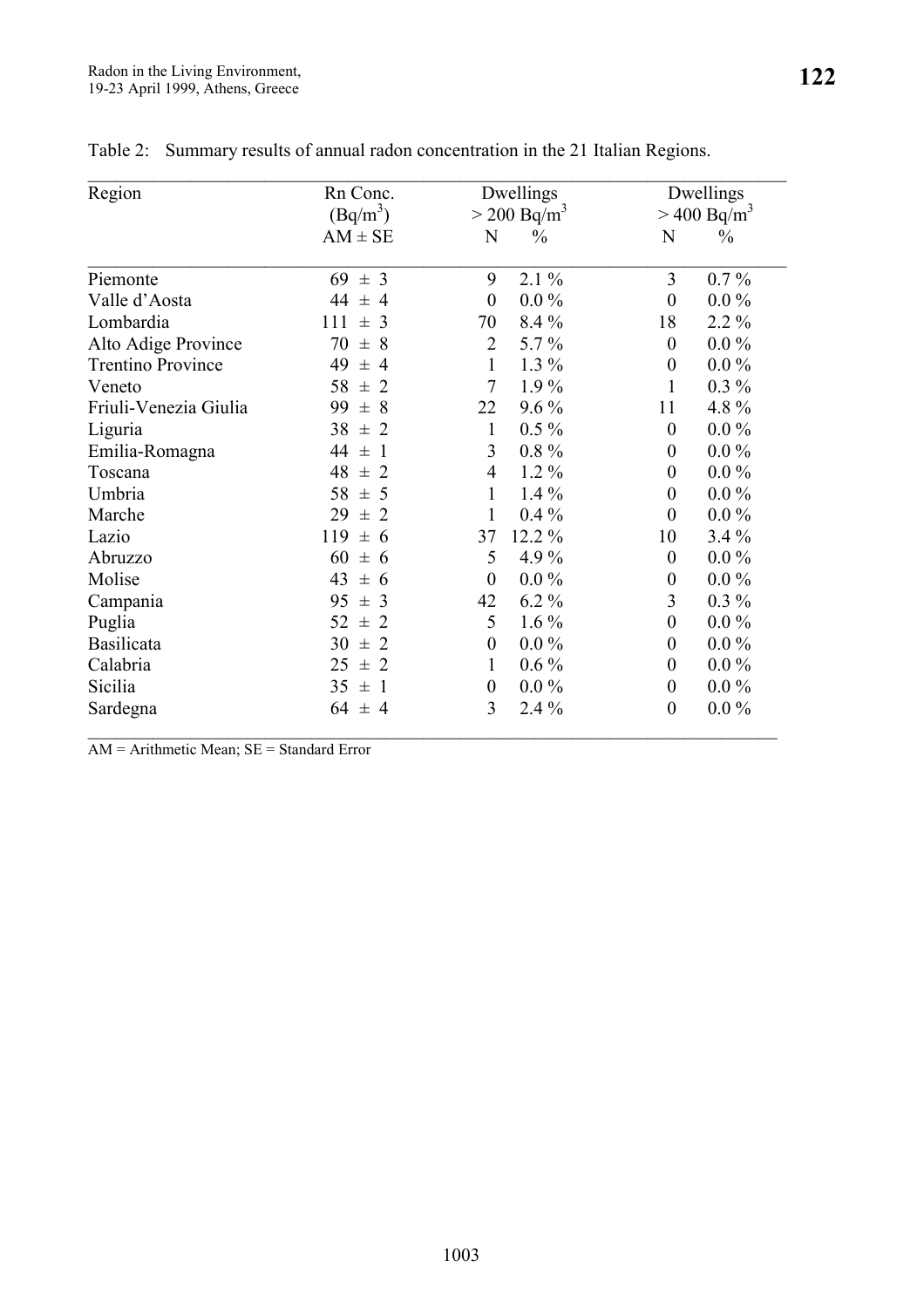| 1 <i>L L</i> |  |  |
|--------------|--|--|
|              |  |  |
|              |  |  |

|                                     | All      | Large   | Small   |
|-------------------------------------|----------|---------|---------|
|                                     | towns    | towns   | towns   |
| No. of dwellings                    | 5361     | 1358    | 4003    |
| No. of towns                        | 232      | 50      | 182     |
| Max $(Bq/m^3)$                      | 1036     | 843     | 1036    |
| Arithmetic Mean $(Bq/m^3)$          | 70       | 62      | 73      |
| Standard Error $(Bq/m^3)$           |          |         | 2       |
| Geometric Mean $(Bq/m^3)$           | 52       | 46      | 55      |
| Geometric Standard Deviation        | 2.1      | 2.1     | 2.1     |
| Dwellings $> 150$ Bq/m <sup>3</sup> | $7.9\%$  | $6.5\%$ | $8.5\%$ |
| Dwellings $> 200$ Bq/m <sup>3</sup> | 4.1 $\%$ | $3.3\%$ | $4.4\%$ |
| Dwellings $> 400 \text{ Bq/m}^3$    | $0.9\%$  | $0.5\%$ | $1.0\%$ |
| Dwellings $> 600$ Bq/m <sup>3</sup> | $0.2\%$  | $0.2\%$ | $0.2\%$ |

Table 3: Summary results of annual radon concentration in Italian dwellings.

Large towns have more than 100,000 inhabitants.

Table 4: Summary results of radon concentration at different storey levels.

|                                    |                  |       |       | Storey level |                |                  |                  |         |
|------------------------------------|------------------|-------|-------|--------------|----------------|------------------|------------------|---------|
|                                    | B                | G     | 1     | 2            | 3              | $\overline{4}$   | $\geq$ 5         | tot     |
| All data                           |                  |       |       |              |                |                  |                  |         |
| AM $(Bq/m^3)$                      | 108              | 89    | 73    | 63           | 56             | 55               | 51               | 70      |
| Max $(Bq/m^3)$                     | 336              | 828   | 892   | 1036         | 657            | 264              | 197              | 1036    |
| N <sub>0</sub>                     | 34               | 1058  | 2041  | 1080         | 473            | 236              | 306              | 5228    |
| N0/tot                             | $1\%$            | 20%   | 39%   | 21%          | 9%             | 5%               | 6%               | 100%    |
| Rn Conc. $> 150$ Bq/m <sup>3</sup> |                  |       |       |              |                |                  |                  |         |
| N <sub>1</sub>                     | $\overline{7}$   | 142   | 177   | 55           | 13             | 8                | 3                | 405     |
| N1/tot                             | 2%               | 35%   | 44%   | 14%          | 3%             | $2\%$            | $1\%$            | 100%    |
| N1/N0                              | 21%              | 13%   | 9%    | 5%           | 3%             | 3%               | $1\%$            | 7.7%    |
| Rn Conc. $>$ 200 Bq/m <sup>3</sup> |                  |       |       |              |                |                  |                  |         |
| N <sub>2</sub>                     | $\overline{4}$   | 72    | 95    | 24           | 9              | $\overline{4}$   | $\boldsymbol{0}$ | 208     |
| N2/tot                             | 2%               | 35%   | 46%   | 12%          | $4\%$          | $2\%$            | $0\%$            | 100%    |
| N2/N0                              | 12%              | 7%    | 5%    | 2%           | 2%             | 2%               | $0\%$            | $4.0\%$ |
| Rn Conc. $> 400$ Bq/m <sup>3</sup> |                  |       |       |              |                |                  |                  |         |
| N <sub>3</sub>                     | $\boldsymbol{0}$ | 22    | 19    | 3            | $\overline{2}$ | $\boldsymbol{0}$ | $\boldsymbol{0}$ | 46      |
| N3/tot                             | 0%               | 48%   | 41%   | 7%           | 4%             | 0%               | $0\%$            | 100%    |
| N3/N0                              | $0\%$            | $2\%$ | $1\%$ | $0\%$        | $0\%$          | $0\%$            | $0\%$            | 0.9%    |

 $B =$ Basement;  $G =$  ground floor;  $AM =$  Arithmetic Mean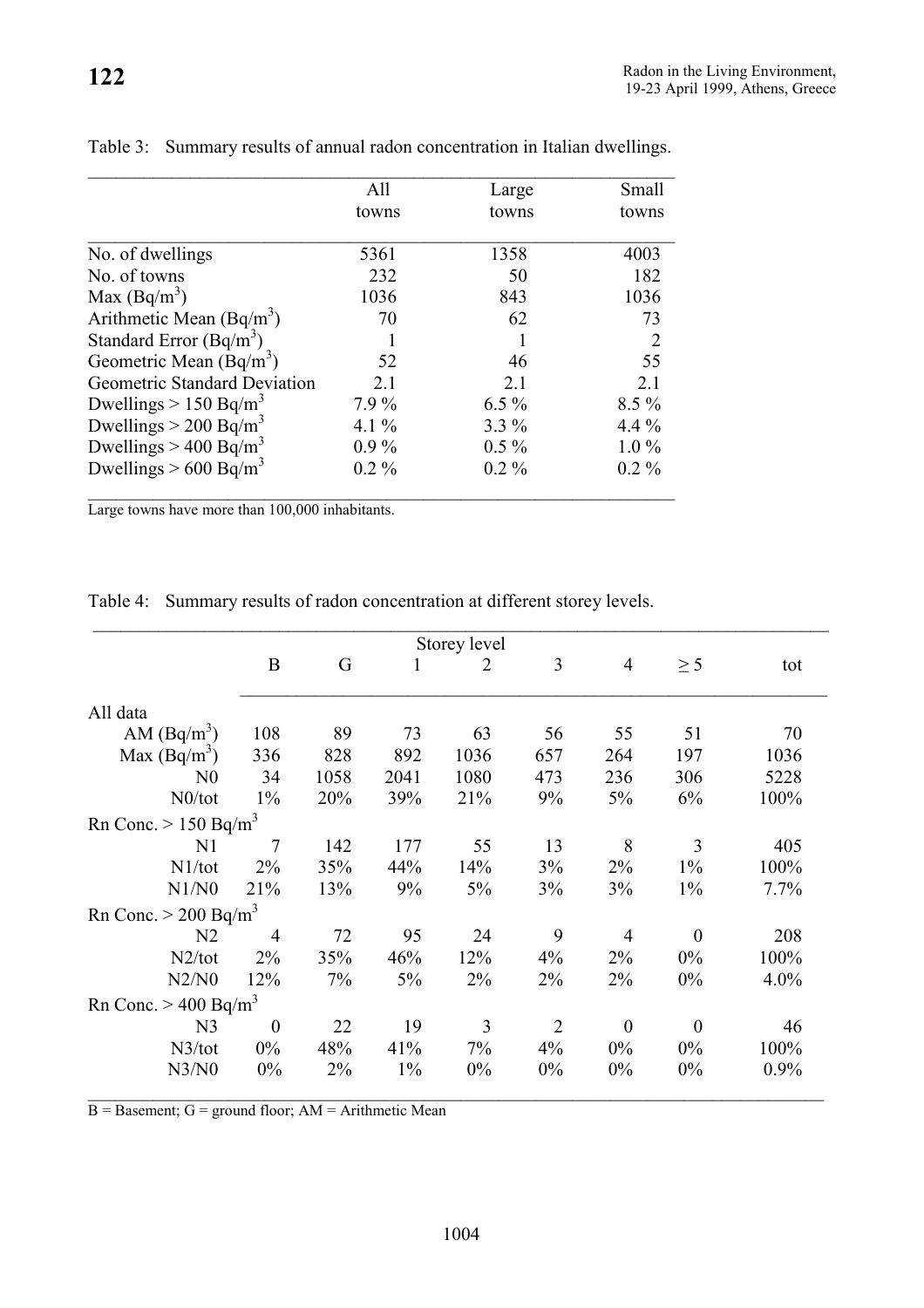

Figure 1: Map of average annual radon concentration in all the 21 Italian Regions as estimated from the National Survey. The actual regional average values of Trentino Province, Alto Adige Province, and Sardegna are significantly higher than the mapped values (see text).